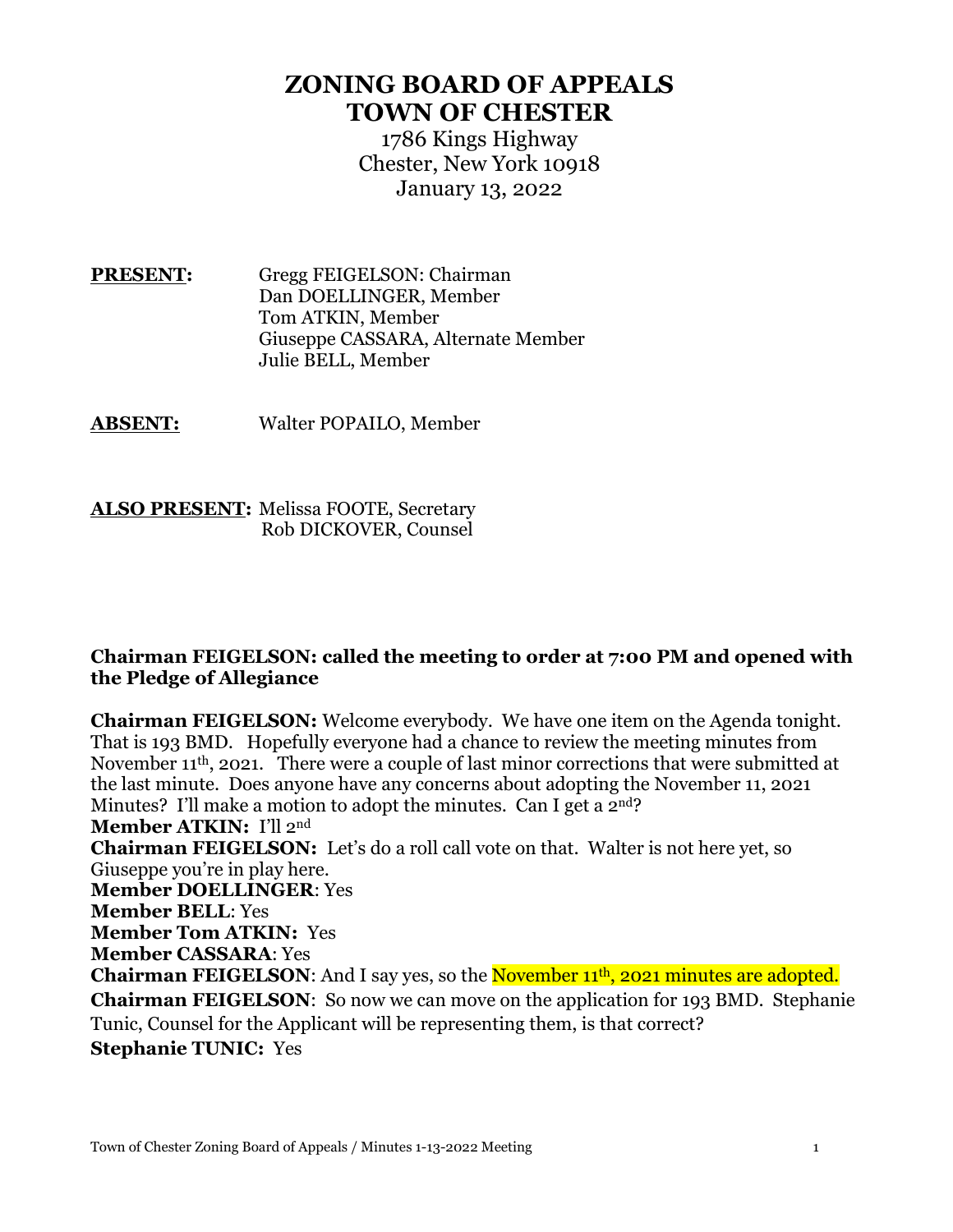**Chairman FEIGELSON:** The application is dated January 5<sup>th</sup>, 2022 for 193 Black Meadow Road, its 5.9 acres in an IP district. I'll let Stephanie walk us through with what the applicant is looking to do. I should point out that this is a **referral from the Planning Board, the**  letter dated June 8, 2021. The application is complete; we do have a Short Environmental Assessment form that was filled out. No county Referral 239 is required for this application, and we'll talk about SEQRA a little later because that's a little more complicated. I will turn the floor over for Stephanie.

## *\*\*Showing Visuals, Site Plan\*\**

I've done some artwork to high light some of the features that the Zoning Board may be interested in.

**Stephanie TUNIC:** Mr. Chairman and Board Members, thank you so much for having us, and putting us on the Agenda this evening. I'm here with Larry Toro who is the engineer for the Project with Civil Tech; also the client for 193 BMD LLC is here. This is an existing warehouse. We're proposing a 25,000 sq. ft. addition to the existing building, right now as you can see the existing conditions include about a 3,900 sq. ft. office space along with another 25,000 sq. ft. warehouse space. We are seeking to double this warehouse space for this business. The business is that they import, it's Superior. You can look them up if you're interested. They have a comprehensive website. Essentially they import different types of goods and they use this premises to import the goods, organize, package, and ship off to the customers who have ordered them. It's mostly house hold. We have 3 Area Variances before the board. One is under Section 98-7 referring to the bulk table that requires a minimum front yard of 100 ft. The existing condition is 86.6 ft. We also have a minimum side yard requirement of one side of 90ft. where we have an existing condition of 70.4ft. The other one is under Code 98-2 C1B. According to our calculations the square footage of this building would require 120 spaces we're proposing 69 spaces. So currently on site there are 11 spaces which fills the sufficient needs of the current business that is taking place there. 69 would be in excess of what my client would require for his current business practices there, mainly because a lot of what the building is used for is the storing of the pallet material. Like I said they import a lot of the so it doesn't require persons coming to the site. In addition I'm told that there are very little times that a customer will come to the site that would require parking. There are absolutely no plans to sell this. My client is using this for his business for the foreseeable future. With consideration to the Board they may be thinking, what happens in the future if somebody needs this parking? Per the code we're proposing that the industry standards with these types of buildings are really changing to the point that it's becoming more automated and it's going to be less people that are required on site so we think that 69 spaces are more than sufficient right now for 193 BMD LLC and Superio, and it would be sufficient for any future use of the site if that ever occurs. With that said, I can see if Larry would like to speak to any of the Engineering specifics, we can open it up to the board. I did submit with my application the factors for the board to consider, and I can go through those if you wish or answer any questions the board may have.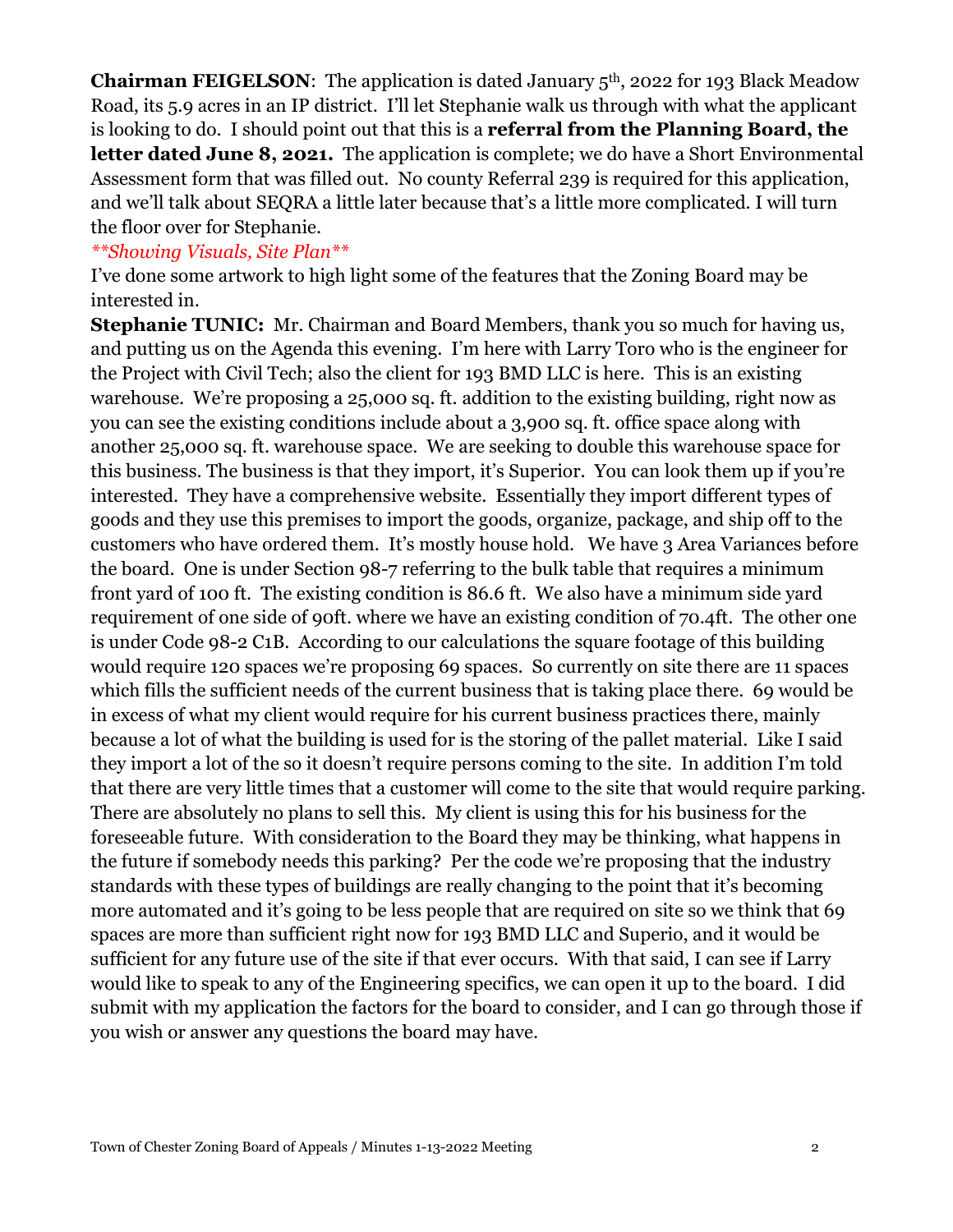**Chairman FEIGELSON:** The yellow line that I've added to the Site Plan are the required setbacks, I've also put in the amount of the distance lacking in the setbacks for the Front Yard, is 13.4ft. for your reference. It's 19.6ft. at the closest corner, where Stephanie referred to it as 70.4ft., it actually moves away slightly from the Side Yard boundary. Are there any questions about this application? Actually, I have a question. So this addition is going to be part of this existing Warehouse?

**Stephanie TUNIC:** Correct, this is going to be used for part of the Superio business model that is currently there, yes.

**Chairman FEIGELSON**: So there's no controversy as to if you actually need a Front Yard Variance for this, but with this board it's historically taken a more traditional approach. If you're connecting this to the building it's considered a change to the entire building and therefore we would consider the all of the variances needed.

**Stephanie TUNIC:** Larry can you confirm that it's going to be connected through a doorway or does it have a separate entrance.

Larry: Well it's going to be interconnected inside with the existing and proposed facility. **Chairman FEIGELSON**: OK. I did an overlay of the Site Plan onto the Google View, to give the Board a little better visual of how the addition fits in with the surrounding environment. *\*\*Showing the overlay plan\*\**

One of the questions I have is, where is the asphalt going to be pushed out once you build the addition. The Grey area is the new paved area?

**Larry:** Yes

**Chairman FEIGELSON**: Questions from the Board, any concerns?

Larry: Right now there is an existing Drive that goes through there, and those parking spaces there's a small wall of large blocks along their property line and then those cars would back up to that wall. It's about  $5 - 6$ ft off the property line.

**Member BELL:** OK and that's allowed apparently.

Larry: I believe the only requirement is no parking in the front vard

**Member DOELLINGER:** I didn't get a chance to drive by there and see which building it was. This is the building, but is this the former Stainless Building, is that correct? **Larry:** Yes.

**Member DOELLINGER:** OK, this is preexisting nonconforming based on the yellow line *(site plan)* that the Chairman had up on his map?

**Larry:** Yes

**Member ATKIN:** It's in the back; I originally thought it was going to be in the front, so I really have no decision on it. I drove by today, and it is commercial. That building isn't going to be any bigger or smaller than any along that road right now. I'm undecided right now. **Member DOELLINGER:** I have another question on the south east side is that Wetlands?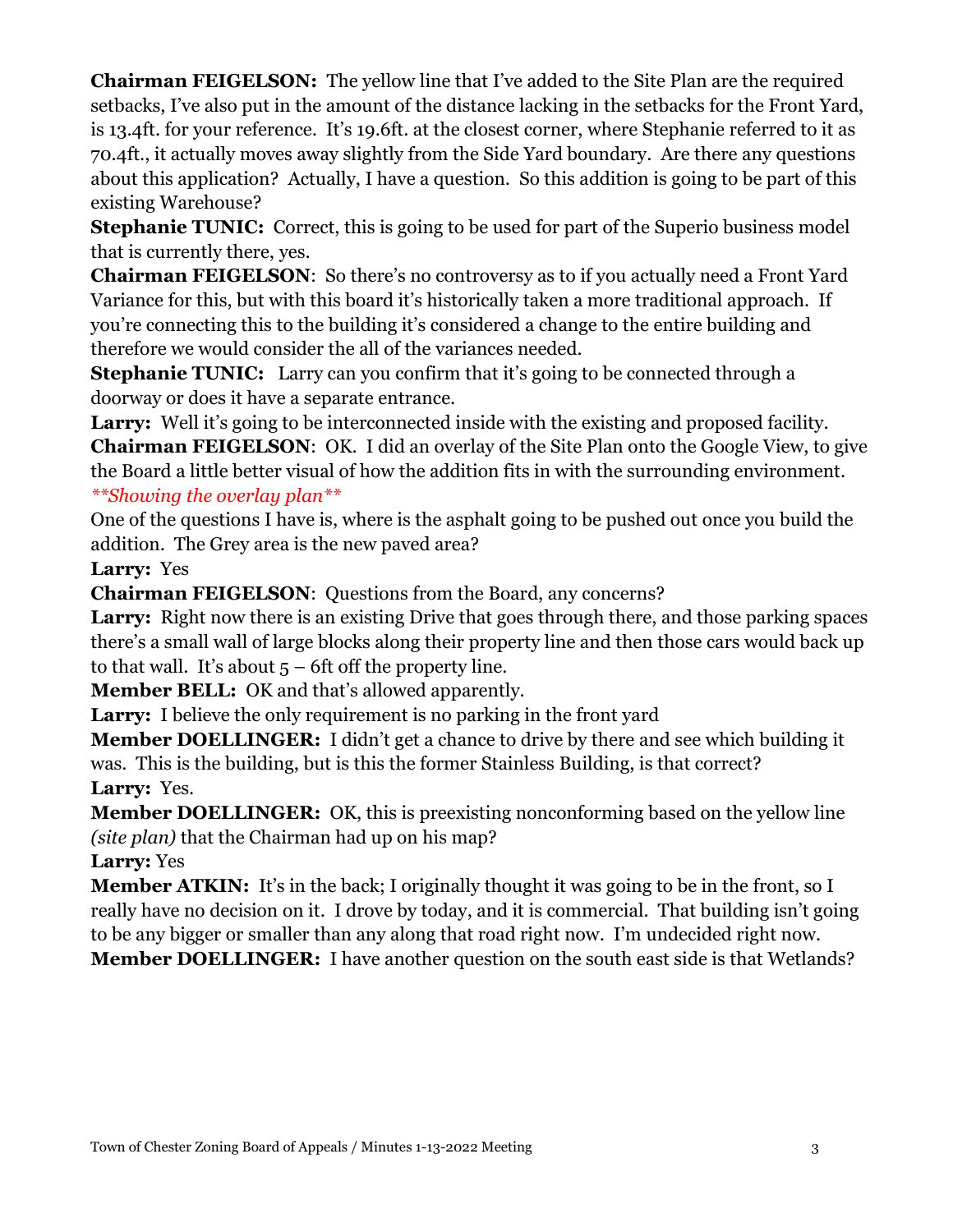Larry: Yes, it's the Wetlands in the rear property. We've had some preliminary conversations with the DEC, that have at least confirmed that line signed off on. They realize that what we're proposing would be encroaching into the adjacent area of the Wetland. They had some comments, questions on it. They weren't against it but they wanted us to proceed further with the Boards to see where we stood with regards to feasibility of an approval before they gave it any real review.

**Member DOELLINGER:** OK. Thank you.

**Chairman FEIGELSON**: So I had mentioned earlier we have some SEQRA considerations for all applications where we're going to be rendering a decision. We have in this case that's unusual, two SEQRA determinations for this application. One, having to do with the Setback Variances. Which would be Type 2 Actions. The parking would actually be an Unlisted Action. We're not going to reconcile that in this meeting, but the next meeting before the Public Hearing we will have to contemplate whether or not this application will have any significant environmental impact. This is something to think about, if you happen to visit the site. The parking is the one that is an Unlisted Action so we have to decide if actually reducing the number of parking spots would have a negative detrimental impact. The next step is a Public Hearing if the applicant wishes to do so.

**Stephanie TUNIC:** Yes, we would be in favor of that.

**Chairman FEIGELSON**: The next meeting we could schedule for would be February 10, 2022. Does that work for you?

**Larry**: Yes

**Stephanie TUNIC**: Yes

**Chairman FEIGELSON**: There are a couple of things that you have to do before we have the Public Hearing. Melissa will walk you through with mailings, and publications of an announcement for the Public Hearing. There is very strict timing associated with those. I'll make a motion that we will hear this application 193 BMD LLC on February 10, 2022 at 7pm. Can I get a Second?

**Member Bell**: Yes, I'll Second.

**Roll Call Vote**

**Member DOELLINGER:** Yes

**Member BELL:** Yes

**Member ATKINS:** Yes

**Member CASSARA:** Yes

**Chairman FEIGELSON**: Yes

**Chairman FEIGELSON:** As I said your Public Hearing is for the 10<sup>th</sup>. Melissa will help you get that set up. We'll see you then.

**Counsel DICKOVER**: Before you leave this, I would suggest the board declare itself Lead Agency for SEQRA purposes. Type B Action with respect to the Parking Variances as a Type Unlisted and resolved a conducted uncoordinated review. As the board knows it did come to us from the Planning Board. I have been advised from Dave Donovan that the Planning Board did not declare themselves Lead Agency with respect to the Site Plan, so we're free to do that and review it under an Uncoordinated Review and that would allow the Planning Board to then to undertake a Full Environmental Review with respect to the Site Plan if and when the